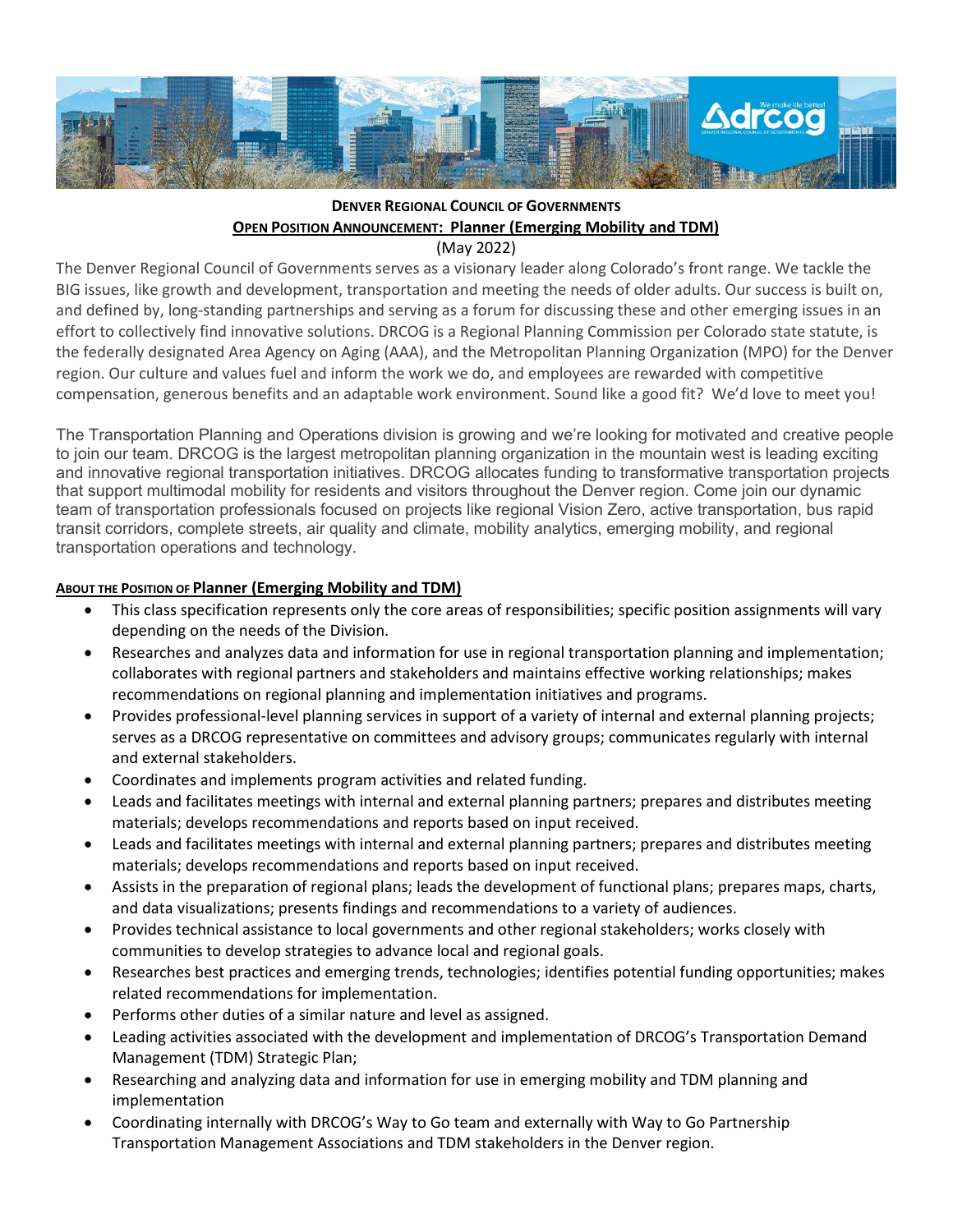- Coordinating and contributing to work tasks associated with transportation demand management components of the Transportation Improvement Program (TIP) and Metro Vision Regional Transportation Plan (MVRTP);
- Coordinating work tasks associated with emerging and innovative mobility services and technologies;
- Coordinating with Advanced Mobility Partnership stakeholders;
- Supporting DRCOG's Micromobility Work Group;
- Supporting regional Advanced Mobility Partnership and associated working groups;
- Supporting the administration and monitoring of DRCOG TIP set-asides such as the TDM Set-Aside and/or Innovative Mobility Set-Aside.
- Managing consultants;
- Conducting and/or coordinating surveys, data collection, data analysis, research and project evaluations, developing recommendations and presenting findings;
- Participating in other transportation planning activities, as needed.
- Principles and practices of urban and regional planning;
- Principles and practices of project/program administration and management;
- Principles and methods of qualitative and quantitative research;
- Principles and applications of critical thinking and analysis;
- Best practices, trends and emerging technologies in local and regional planning;
- Effective communication techniques, including writing and public presentations oriented to a variety of audiences;
- Modern budget practices;
- Computer hardware and software programs, which may include Microsoft Office, Internet applications, and GIS.
- Demonstrated knowledge of the principles, current trends, and practices of emerging mobility.
- Demonstrated knowledge of the principles, current trends, and practices of transportation demand management.
- Demonstrated knowledge of metropolitan planning organization functions and regional transportation planning processes.
- Managing a project or program;
- Gathering and analyzing data, determining findings and recommendations;
- Interpreting, monitoring and reporting financial and project-related data and information;
- Authoring and preparing original reports, documents and presentations;
- Interpreting and applying applicable laws, regulations and organizational policies;
- Providing excellent customer service;
- Utilizing a computer and relevant software applications;
- Utilizing communication and interpersonal skills as applied to interaction with coworkers, supervisors, external stakeholders, the general public and others to sufficiently exchange or convey information;
- Contributing to the development and execution of a concurrent planning initiatives in various stages of completion;
- Facilitating meetings and workshops.
- Creative problem-solving skills to gather relevant information to solve problems.
- Stakeholder and partnership engagement and collaboration.
- Work independently, organize priorities, schedule work, and carry out assignments in a timely manner.

## **Education and experience requirements:**

• Bachelor's degree in urban and regional planning, geography, public administration or directly related field and two to four years of related professional planning experience. OR An equivalent combination of education and experience sufficient to successfully perform the essential duties of the job such as those listed above, unless otherwise subject to any other requirements set forth in law or regulation.

## **Licensing/Certifications**:

None required; AICP and/or TDM-CP preferred.